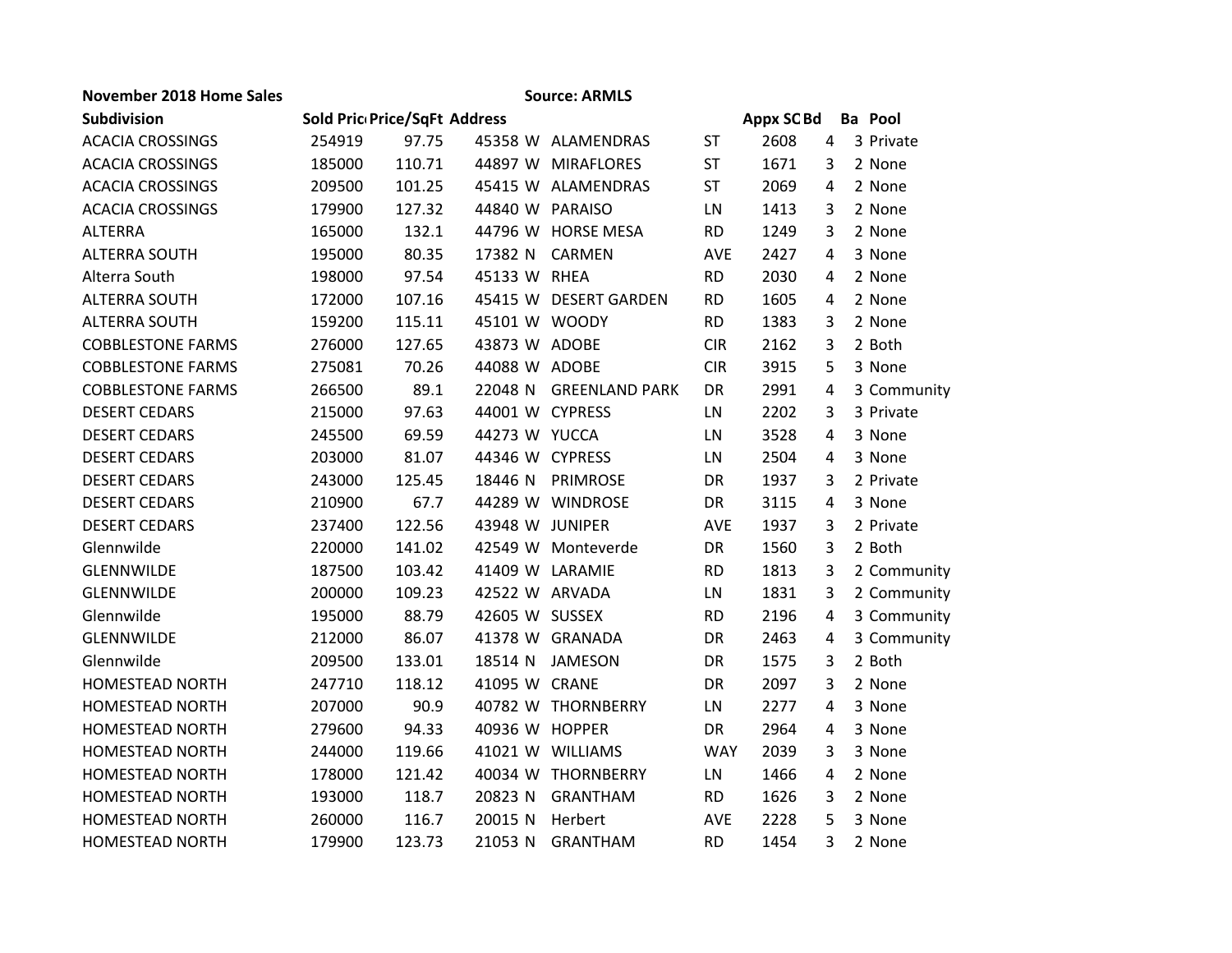| LAKES AT RANCHO EL DORADO 258500 |        | 78.19  | 21512 N         | Denton                   | DR        | 3306 | 5              | 3 None      |
|----------------------------------|--------|--------|-----------------|--------------------------|-----------|------|----------------|-------------|
| LAKES at RANCHO EL DORADO        | 180000 | 74.25  | 21688 N         | <b>BRADFORD</b>          | DR        | 2424 | 3              | 3 None      |
| <b>MARICOPA MANOR</b>            | 106500 | 69.25  | 19945 N         | <b>CONDREY</b>           | AVE       | 1538 | 3              | 2 None      |
| <b>MARICOPA MEADOWS</b>          | 206000 | 78.14  | 45475 W TUCKER  |                          | <b>RD</b> | 2636 | 3              | 3 None      |
| <b>MARICOPA MEADOWS</b>          | 189900 | 72.01  | 45586 W GUILDER |                          | AVE       | 2637 | 3              | 3 None      |
| <b>MARICOPA MEADOWS</b>          | 190000 | 102.75 |                 | 45708 W RAINBOW          | DR        | 1849 | 3              | 2 None      |
| <b>MARICOPA MEADOWS</b>          | 223000 | 70.46  |                 | 46023 W AMSTERDAM        | <b>RD</b> | 3165 | 5              | 3 None      |
| MARICOPA MEADOWS                 | 182500 | 83.25  |                 | 45719 W WINDMILL         | DR        | 2192 | $\overline{4}$ | 3 None      |
| <b>MARICOPA MEADOWS</b>          | 179000 | 127.4  | 45612 W DIRK    |                          | <b>ST</b> | 1405 | 3              | 2 None      |
| <b>MARICOPA MEADOWS</b>          | 224900 | 81.93  | 45515 W TULIP   |                          | LN        | 2745 | 5              | 3 Private   |
| <b>MARICOPA MEADOWS</b>          | 184900 | 95.95  | 45518 W TULIP   |                          | LN        | 1927 | $\overline{4}$ | 2 None      |
| Province                         | 265500 | 116.34 |                 | 43001 W Morning Dove     | LN        | 2282 | 3              | 2 Community |
| Province                         | 330000 | 143.66 | 19755 N         | Puffin                   | DR        | 2297 | $\overline{2}$ | 3 Community |
| Province                         | 325000 | 143.3  |                 | 42612 W Blue Suede Shoes | LN        | 2268 | 3              | 3 Community |
| Province                         | 265000 | 151.77 |                 | 19926 N PINOCHLE         | LN        | 1746 | $\overline{2}$ | 2 Community |
| <b>PROVINCE</b>                  | 280000 | 127.44 |                 | 42037 W BACCARAT         | DR        | 2197 | $\overline{2}$ | 2 Community |
| RANCHO EL DORADO                 | 190000 | 87     |                 | 42730 W HILLMAN          | DR        | 2184 | 3              | 3 None      |
| Rancho El Dorado                 | 180000 | 107.07 | 43652 W Bedford |                          | DR        | 1681 | 3              | 2 None      |
| RANCHO EL DORADO                 | 183000 | 110.84 | 21284 N         | <b>SHELBY</b>            | <b>CT</b> | 1651 | 3              | 2 None      |
| RANCHO EL DORADO                 | 175000 | 143.44 |                 | 42112 W VENTURE          | <b>CT</b> | 1220 | 3              | 2 None      |
| RANCHO EL DORADO                 | 185000 | 64.82  | 22283 N         | Dietz                    | DR        | 2854 | 5              | 3 None      |
| RANCHO EL DORADO                 | 174000 | 137.33 | 42610 W BUNKER  |                          | <b>DR</b> | 1267 | 3              | 2 None      |
| RANCHO EL DORADO                 | 215000 | 92.99  | 41946 W FROST   |                          | DR        | 2312 | 3              | 2 None      |
| Rancho El Dorado                 | 188000 | 116.92 | 42676 W Anne    |                          | LN        | 1608 | 3              | 3 None      |
| RANCHO EL DORADO                 | 228000 | 107.34 |                 | 43452 W OAKLAND          | <b>CT</b> | 2124 | 3              | 2 None      |
| Rancho el Dorado                 | 222000 | 138.84 |                 | 43287 W CHISHOLM         | DR        | 1599 | 3              | 2 Private   |
| RANCHO EL DORADO                 | 173000 | 107.52 |                 | 43230 W CHISHOLM         | DR        | 1609 | 3              | 2 None      |
| RANCHO EL DORADO                 | 220000 | 116.21 |                 | 43174 W CHISHOLM         | DR        | 1893 | 3              | 2 None      |
| RANCHO EL DORADO                 | 210000 | 130.51 | 21517 N         | <b>GREENWAY</b>          | <b>RD</b> | 1609 | 3              | 2 None      |
| RANCHO EL DORADO                 | 173000 | 127.95 | 42006 W Anne    |                          | LN        | 1352 | 3              | 2 None      |
| RANCHO EL DORADO                 | 194000 | 88.34  | 22228 N         | <b>BRADEN</b>            | <b>RD</b> | 2196 | 3              | 3 None      |
| RANCHO EL DORADO                 | 192000 | 113.94 |                 | 42191 W CHAMBERS         | DR        | 1685 | 3              | 2 None      |
| <b>SANTA ROSA SPRINGS</b>        | 220000 | 130.95 | 17127 N         | <b>CIELO</b>             | LN        | 1680 | 3              | 2 Private   |
| <b>SANTA ROSA SPRINGS</b>        | 216240 | 101.47 | 42284 W BALSA   |                          | DR        | 2131 | $\overline{3}$ | 3 None      |
|                                  |        |        |                 |                          |           |      |                |             |